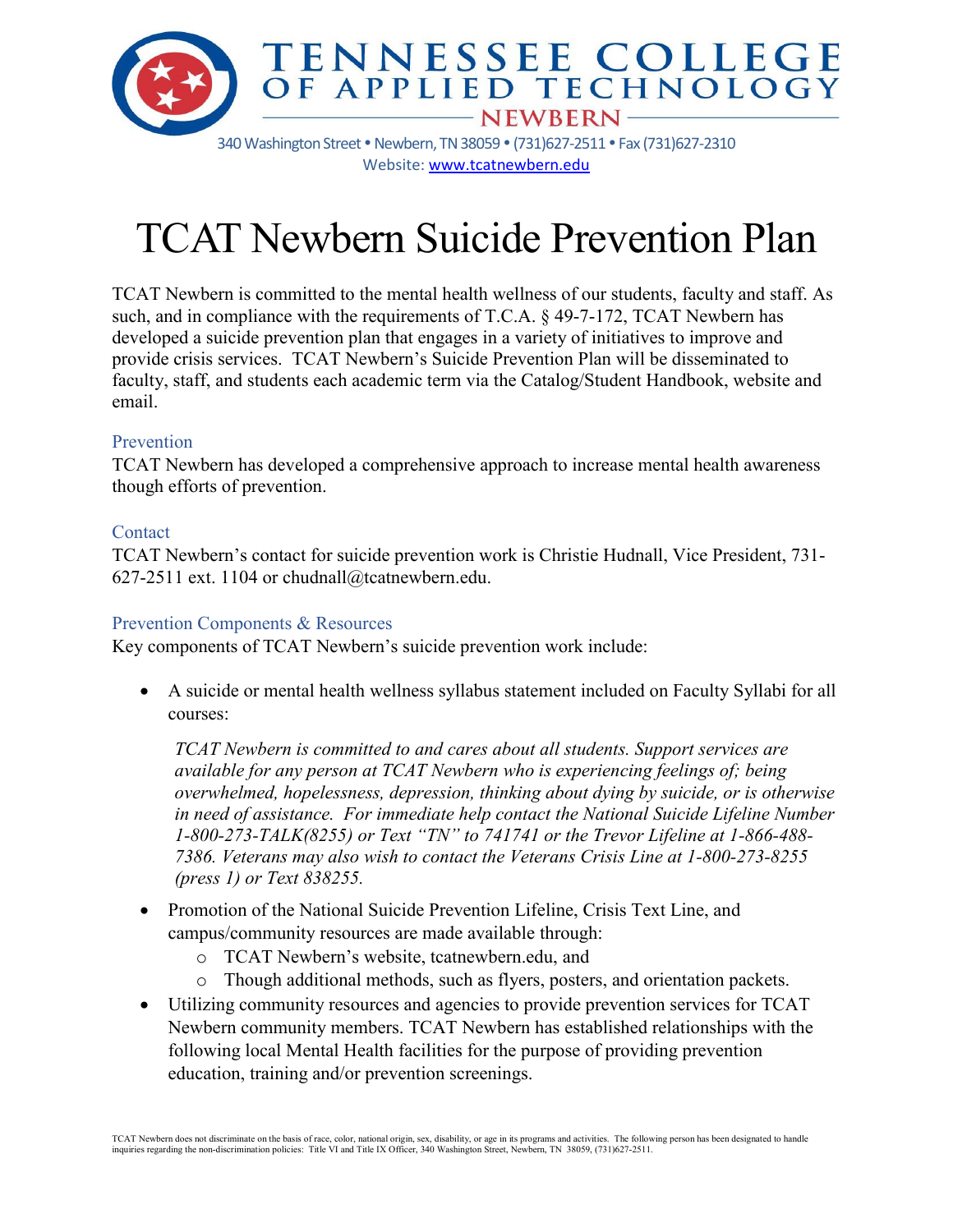Professional Care Services of West Tennessee Inc. 2380 Henry Street Dyersburg, TN 38024 1-844-727-2778 Katie.coleman@pcswtn.org

## Additional Information

Information regarding such relationships at TCAT Newbern is available in the Vice President or Student Services Coordinator's Office. Both offices will have available a comprehensive list of partners and services available to members of the TCAT Newbern community which may include crisis referral services, prevention screenings, training programs, etc. Any campus member interested in accessing the services/agencies and training noted above, or for more information about TCAT Newbern's suicide prevention efforts should contact Christie Hudnall, Vice President, 731-627-2511 or chudnall@tcatnewbern.edu.

## Intervention

There is no typical suicidal person. No age group, ethnicity, or background is immune. Fortunately, many troubled individuals display behaviors deliberately or inadvertently signal their suicidal intent. Recognizing the [warning signs](http://tspn.org/warning-signs) [\(http://tspn.org/warning-signs\)](http://tspn.org/warning-signs) and learning what to do next may help save a life.

## Contact

If someone exhibits behavioral patterns that may indicate possible risk for suicide, they should be watched closely. If they appear numerous or severe, seek professional help at once. **The National Suicide Prevention Lifeline at 1-800-273-TALK (8255) provides access to trained telephone counselors, 24 hours a day, 7 days a week or the Crisis Text Line by texting TN to 741 741.**

If a student, faculty, or staff member encounters a suicidal student, faculty, or staff member, the following individual should be contacted immediately:

> Christie Hudnall, Vice President 731-627-2511 or chudnall@tcatnewbern.edu.

Should the incident occur after hours, or the above noted individual is not available, the following should be contacted immediately:

> Christie Hudnall, Vice President, 731-627-2511 or Ms. Youlanda Jones, President, 731-627-2511

If the suicidal person has plans and access to a lethal means, is planning to make an attempt very soon, or is currently in the process of making an attempt, this individual is in imminent danger and should not be left alone. Get the person help immediately. Determine who can get there quickly and keep the individual safe.

Should you have this concern, you should immediately call 9-1-1.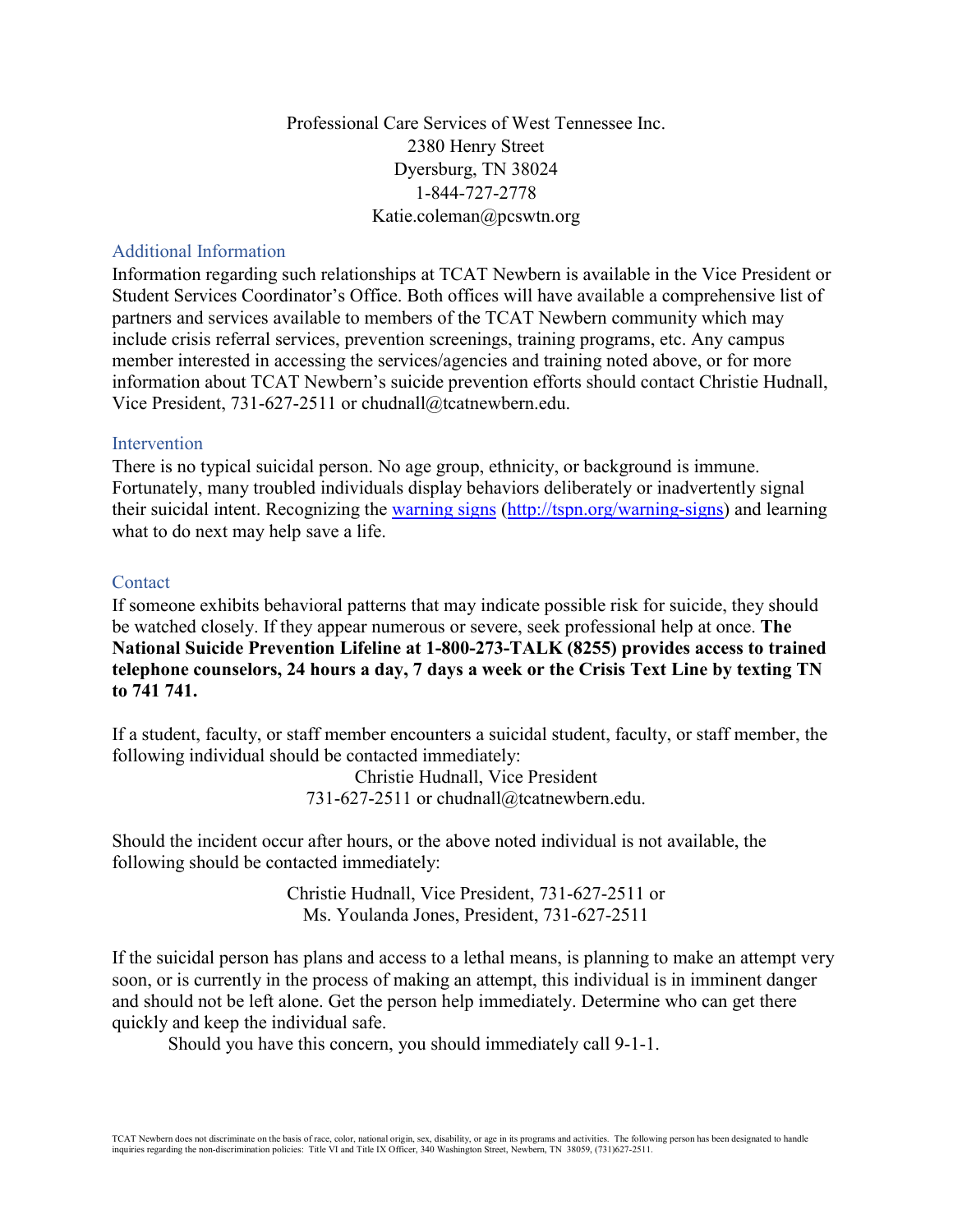#### Intervention Resources

TCAT Newbern has established relationships with the following local Mental Health facilities for the purpose of crisis referral services.

> Professional Care Services of West Tennessee Inc. 2380 Henry Street Dyersburg, TN 38024 1-844-727-2778

## Katie.coleman@pcswtn.org

The safety and wellbeing of our students, faculty, and staff is of the utmost importance. In situations that require immediate action because of safety or other concerns, TCAT Newbern will take any reasonable administrative action or accommodation protocols that are appropriate. Such interim actions may include, but are not limited to: adjustments to schedules, ADA accommodations, adjustments of course, exam, schedules, facilitation of hold harmless voluntary withdrawals, incompletes, etc.

## Additional Information

Information regarding such relationships at TCAT Newbern is available in the Vice President or Student Services Coordinator's Office. Both offices will have available a comprehensive list of partners and services available to members of the TCAT Newbern community. Any campus member interested in more information about TCAT Newbern's suicide intervention protocol should contact Christie Hudnall, Vice President, 731-627-2511 chudnall@tcatnewbern.edu.

## Postvention

Because all student/faculty/staff deaths affect our community, whether that death is accidental, due to illness, or the result of self-inflicted injury, it important for TCAT Newbern respond to and recognize all deaths in a consistent manner. Campus leadership and the communications department developed a protocol that includes a campus response to a student/faculty/staff suicide to decrease the trauma experienced by the students and other campus community members left behind and to help prevent further suicides through contagion.

## Contact

If a student, staff, or faculty member death occurs by suicide, the following person, or their designee, should be notified immediately:

> Christie Hudnall, Vice President 731-627-2511 ext. 1104 or chudnall@tcatnewbern.edu

## Postvention Components & Resources

TCAT Newbern has established relationships with the following local Mental Health facilities for the purpose of working to decrease community trauma.

> Professional Care Services of West Tennessee Inc. 2380 Henry Street Dyersburg, TN 38024 1-844-727-2778 Katie.coleman@pcswtn.org